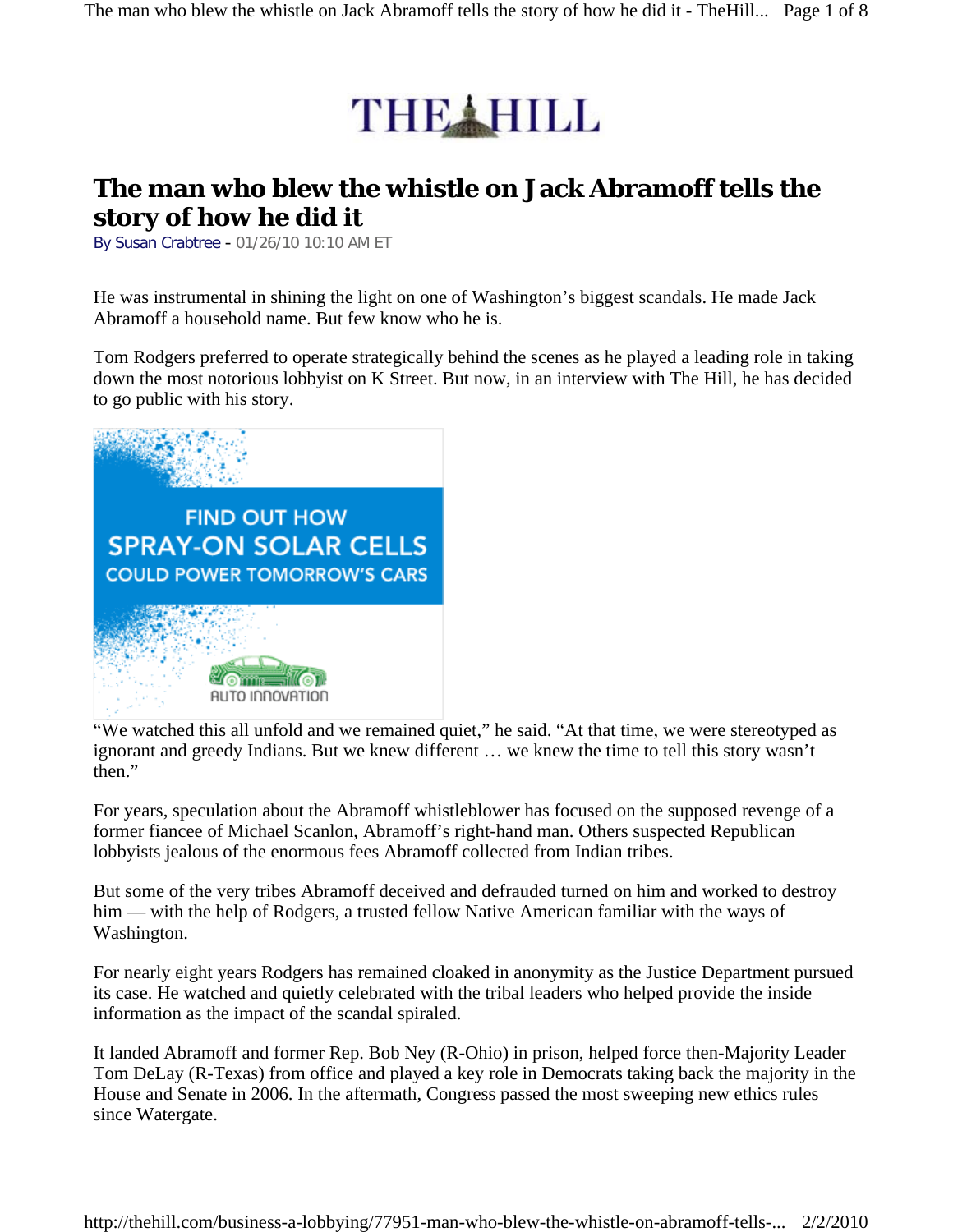The man who blew the whistle on Jack Abramoff tells the story of how he did it - TheHill... Page 2 of 8

Now Rodgers is speaking out. With only a handful of remaining Abramoff associates facing trial or sentencing, Rodgers's role was featured in a new documentary, "Casino Jack and the United States of Money," which premiered at Sundance last Saturday. The film will be shown in Washington, D.C. later this year.

In early January 2003 Rodgers was up past midnight, watching a recap of his beloved Pittsburgh Steelers playoff win when he got a fateful call that both startled and intrigued him.

"Tom, I was told I could trust you," the voice on the phone said.

Rodgers listened intently as Bernie Sprague, the subchief of the Saginaw Chippewa of Mount Pleasant, Mich., told him about his tribe's disturbing interactions with Abramoff.

"Tom, we're being threatened by our lobbyist," Rodgers was told.

Rodgers responded, "What do you mean, threatened?"

Sprague informed Rodgers that Abramoff was going to sue him because he was questioning the invoices and what he was doing to justify the millions of dollars in fees.

Sprague needed to know if Rodgers could help him.

Rodgers, a former Democratic staffer, faced a difficult choice of whether to meddle in the business of one of the most powerful Republican lobbyists. Abramoff had many friends in the GOP-controlled administration and Congress. Detractors kept their mouths shut or risked paying a heavy political and sometimes personal price.





Now 49, Rodgers is not your typical pinstriped, backslapping denizen of K Street with good Italian shoes.

He didn't hang out in Abramoff's elite GOP power circles, so the two never met even though they both represented tribal clients.

Abramoff, however, was familiar with Rodgers's reputation for operating above board. In an e-mail to Scanlon that came out during the investigation, he even called Rodgers a "moron" for doing so.

At the time, Rodgers didn't know about Abramoff's interest in him. Now he finds it amusing.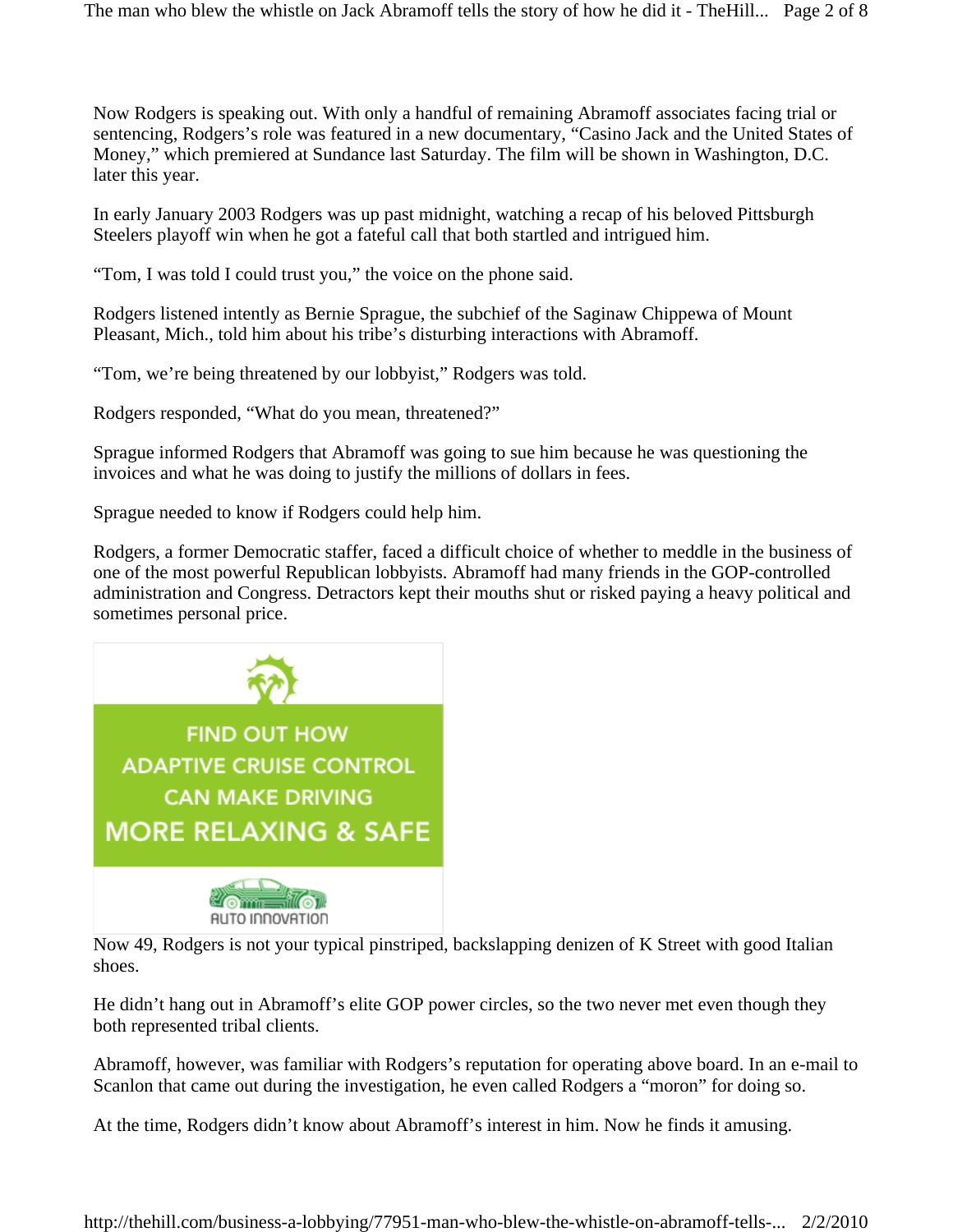Rodgers wanted to help out the tribal leaders who contacted him but was well-aware of the danger in doing so. He gathered a small group of his trusted friends together, all of whom worked on Capitol Hill, and told them what he was about to do.

One cautioned him to be extremely careful and another explicitly warned him not to get involved.

"He said, 'Tommy, are you prepared to lose everything you have, everything you ever accumulated?' "

But after hearing some of the details about Abramoff's schemes, threats and deception, Rodgers couldn't turn away.

To him, the abuse evoked a dark period in the 1850s when unscrupulous Bureau of Indian Affairs (BIA) agents stationed on reservations to provide tribes with food and healthcare stirred hostilities.

"We wanted to do something that would better our democracy and help Native Americans," Rodgers stated. "We were facing people who were not Yankee bluecoats but arrived in double-breasted, custom suits."

With the warnings in mind, Rodgers told only his friends and his family about what he planned to do and decided to hire a respected lawyer. Houston attorney Philip Hilder had represented Sharon Watkins, the whistleblower in the Enron case. Hilder cautioned Rodgers to lay low — or face the consequences.

"I judged him to be quite credible, but I also know the realities of Washington — that if he would have reared his head, it would have been decapitated," Hilder says.

By the time Sprague contacted him, Rodgers was already tracking Abramoff's colorful exploits through a running newspaper clip file that expanded in unpredictable ways.

Rodgers monitored Abramoff's work for Angolan rebel leader Jonas Savimbi and the South African apartheid government, his foray into Hollywood with an anti-communist film, "Red Scorpion," and his purchase of a fleet of casino boats in Florida and the subsequent gangland Mafia murder of its former owner. (Abramoff was convicted in 2006 for fraud and conspiracy in the purchase of the SunCruz fleet.)

"My grandfather, who was also French Indian, had a great saying … there's too much s—t in that barn for there not to be a horse in there," he said.

Rodgers's early suspicions about Abramoff compounded after talking to Sprague and others, and his initial anger quickly turned to rage.

In the fall of 2002, Rodgers got a call from Monica Quigley, a longtime friend and former attorney for the Saginaw Chippewa tribe.

She told Rodgers she had been fired from that position after questioning Abramoff's invoices and legislative activities. She then put Sprague in touch with Rodgers.

The Saginaw Chippewa had been sending \$2 million checks to Scanlon's public-relations group, Capitol Campaign Strategies, at 611 Pennsylvania Ave. SE, Suite 375.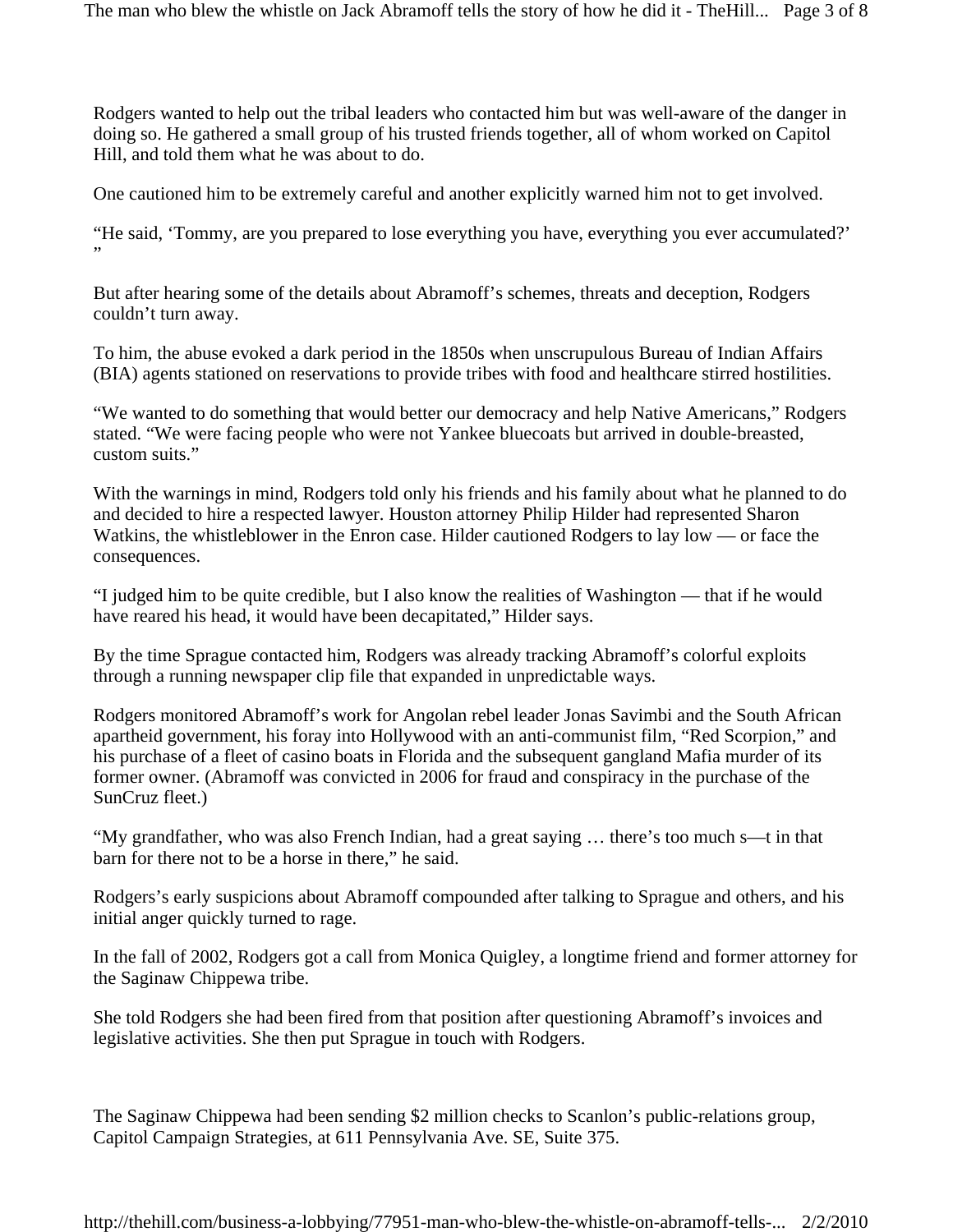

When Sprague told him Capitol Campaign Strategies' address, Rodgers was immediately suspicious.

"I said there's nothing up there but gas stations, bars and nail salons," Rodgers recalled telling Sprague.

He drove to the address to take a photo of the place to send to Sprague. What he found was a Mailboxes Etc.

"Suite 375 was seven inches high and 11 inches deep," he said.

In the months and years that followed these exchanges, Rodgers worked with members of the Saginaw Chippewa tribe, the Alabama Coushatta and their cousins the Coushatta tribe of Louisiana to gather internal invoices and documents and slowly and strategically leak them to the media after first contacting the BIA.

"We were told [by the BIA] that it was an internal affair," Rodgers recalled. "I turned to [Vice Chairman of the Louisiana Coushatta tribe David Sickey and Sprague] on a conference call one night and said, 'Now we need to go another way. We've accumulated the data; we have all the information we need. We need to leak it.' "

Aware that the national media tended to give scant attention to Native American issues, Rodgers first advised Sprague and Sickey to contact their local press, the Mt. Pleasant Morning News, the Lake Charles American Press and the Alexandria Town Talk.

After these initial local articles appeared, Rodgers said he sent 14 manila folders with a one-inch packet of the articles, invoices and other documents to several good-government groups, as well as the National Journal and The Washington Post's Susan Schmidt, who would go on to win a Pulitzer Prize for her series on the Abramoff scandal.

He chose to contact Schmidt specifically because of a 1997 article she wrote about Democratic lobbyists overcharging Native American clients.

His ability to keep his identity secret for so many years is a testament to the insular world of Native Americans; Rodgers isn't afraid to stand out in a crowd.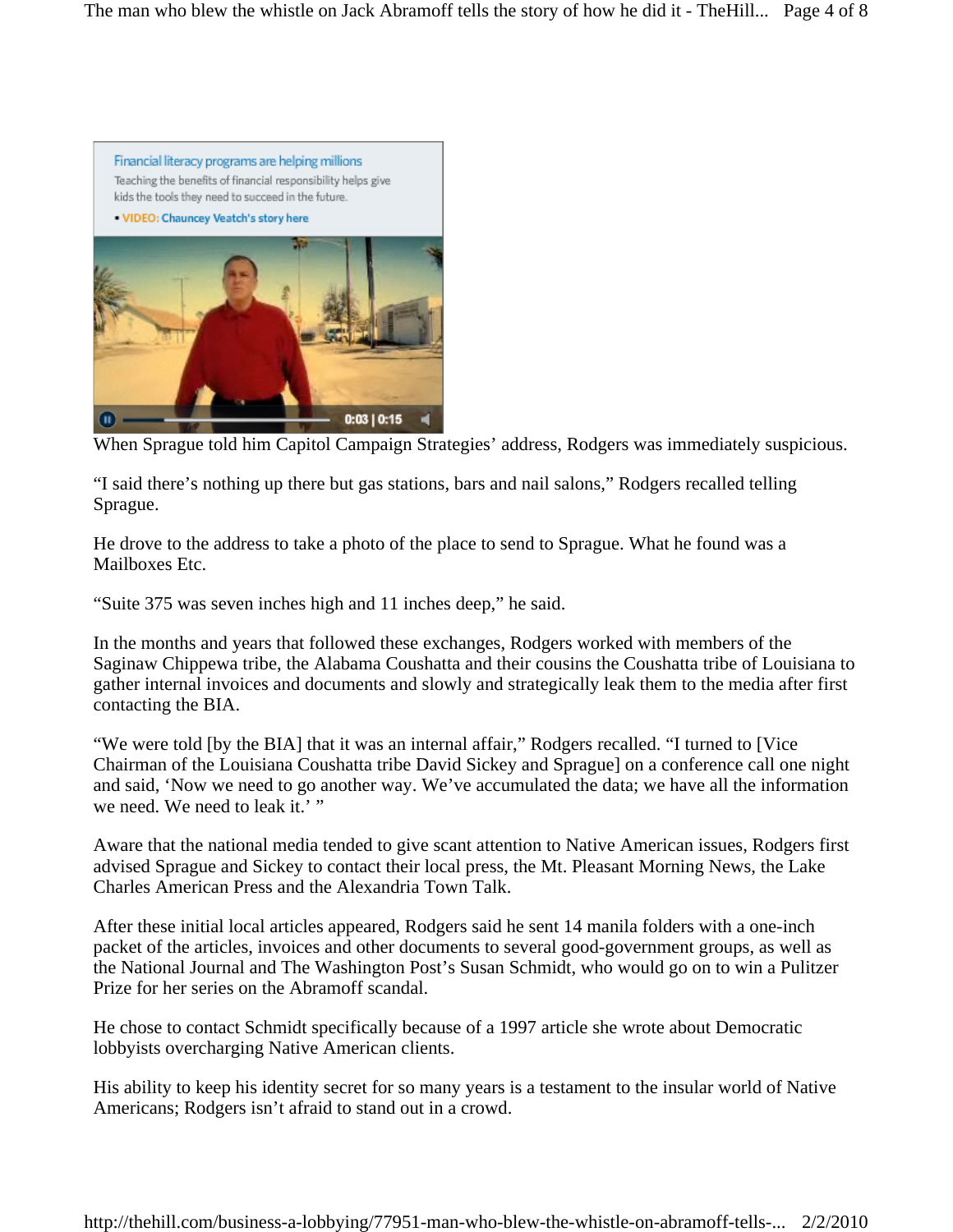Usually clad in an all-black matching shirt and sport coat, his unusual combination of high cheekbones and deep-set green eyes illustrates his mixed Blackfoot Indian and Irish heritage.

His firm's website is a virtual bulletin board for favorite inspirational quotes and poetry from leaders such as Nelson Mandela and Thomas Paine.

He sprinkles his conversation with some of these lofty, idealistic quotes, but can lighten the mood with a joke, accompanied with his high-pitched laugh.

Following years of silence, Rodgers seems relieved to finally be getting the experience off his chest. During an hourlong interview, he often talked for 15 minutes straight without prompting and at one point teared up when talking about how he grew up in the small town of Glasgow, Mont., spending summers on the Blackfoot reservation.

"My parents barely finished high school, but they instilled in us an incredible work ethic and a concern for others," he said. "We all went to graduate school and we truly escaped — and I use that word purposefully, escaped — the poverty of the Blackfoot reservation."



Rodgers received his J.D. and master's in taxation law at the University of Denver School of Law and then moved to Washington, working as a congressional staffer for Sen. Max Baucus (D-Mont.) before starting a lobbying firm of his own and taking on such clients as the Alabama Coushatta of Texas and the Tule River Tribe of California.

He recalls a rocky relationship with his father, who died from cancer two months ago. The two didn't speak for 10 years after his father asked him to sign a document that contained a lie. Rodgers refused; his father complained that he cared too much about his reputation.

Rodgers says the altercation only made him more concerned about his reputation and even motivated him to take a stand when confronted by Abramoff's abuses.

"The Cree words are my father's unintended life lesson to me," Rodgers wrote in an e-mail. "O-teepaym-soo-wuk: a person who owns himself."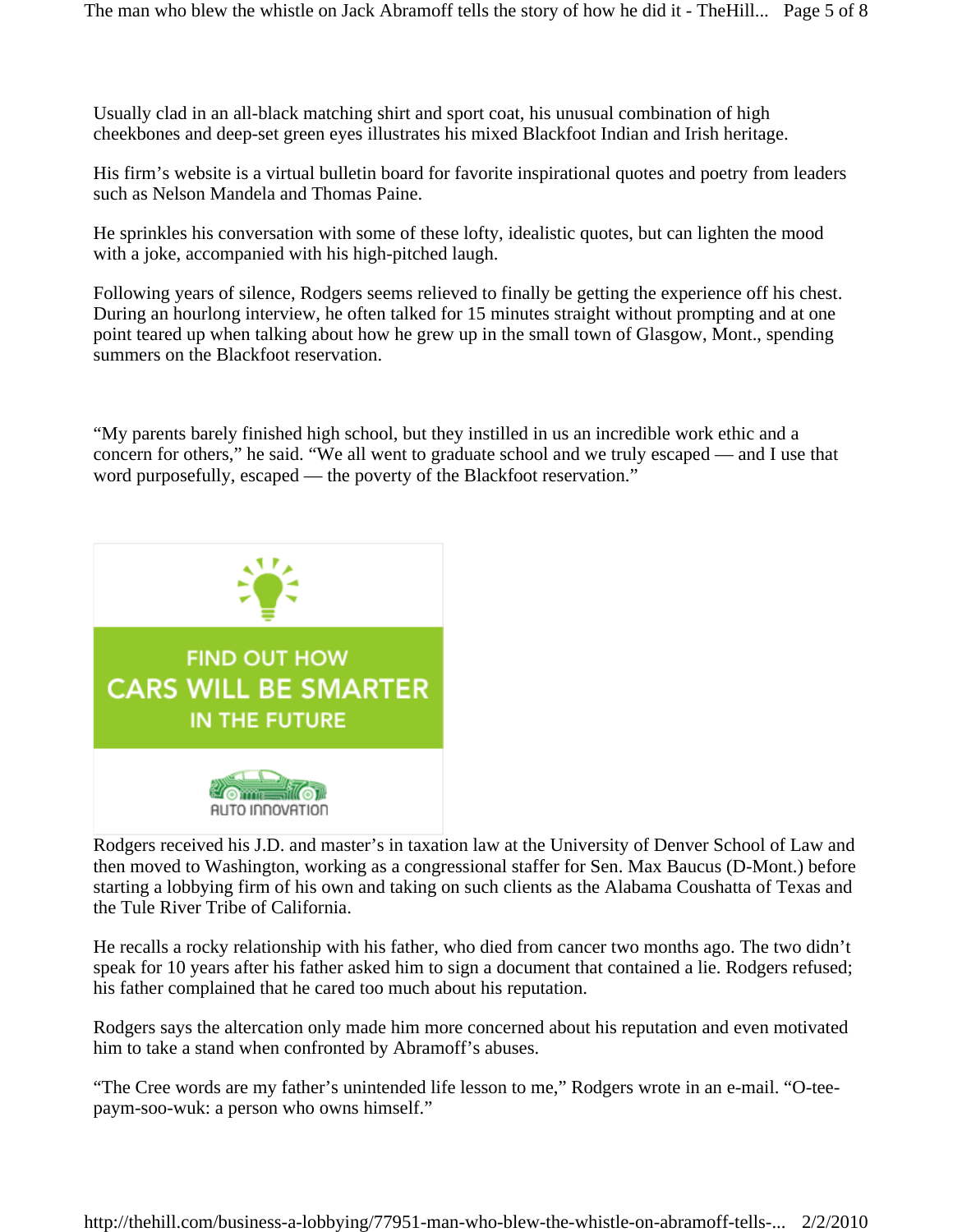The man who blew the whistle on Jack Abramoff tells the story of how he did it - TheHill... Page 6 of 8

Rodgers is well-aware that critics will accuse him of taking Abramoff down in order to steal his clients or benefit Democrats, but he says his reasons are far more complex and deeply personal. He was simply outraged over the abuse of Native Americans whose heritage he shares.

He insists that he would have spoken up if all the players were Democrats, and he never received a cent from the Louisiana Coushatta or the Saginaw Chippewa for his work — and has not taken them on as clients since.

"We did it when it mattered and we didn't do it for money or for fame, and the records bear that out," he said.

"I did offer [to pay him] on separate occasions, and he has just said that he wants the best for the Coushattas and always makes the point that it's a labor of love," Sickey said.

Shortly after the first Post stories appeared, Philip Hilder contacted the Justice Department's public integrity unit and provided the same packet of material Rodgers had sent to media outlets.

Sen. John McCain (R-Ariz.), then the chairman of the Indian Affairs Committee, quickly announced wide-ranging hearings to investigate Abramoff's activities.

Rodgers called up Pablo Carillo, the lead staffer on the committee's investigation.

"How can I help you?" Rodgers remembers Carillo saying as he picked up the phone that day.

"Actually, I believe I can help you," Rodgers responded, telling him about the invoices and documents he had amassed.

"How soon can you be here?" Rodgers said Carillo responded.



During his initial work and the years that followed, Rodgers was silently amused by the mistaken attempts to unmask the Deep Throat of the Abramoff scandal.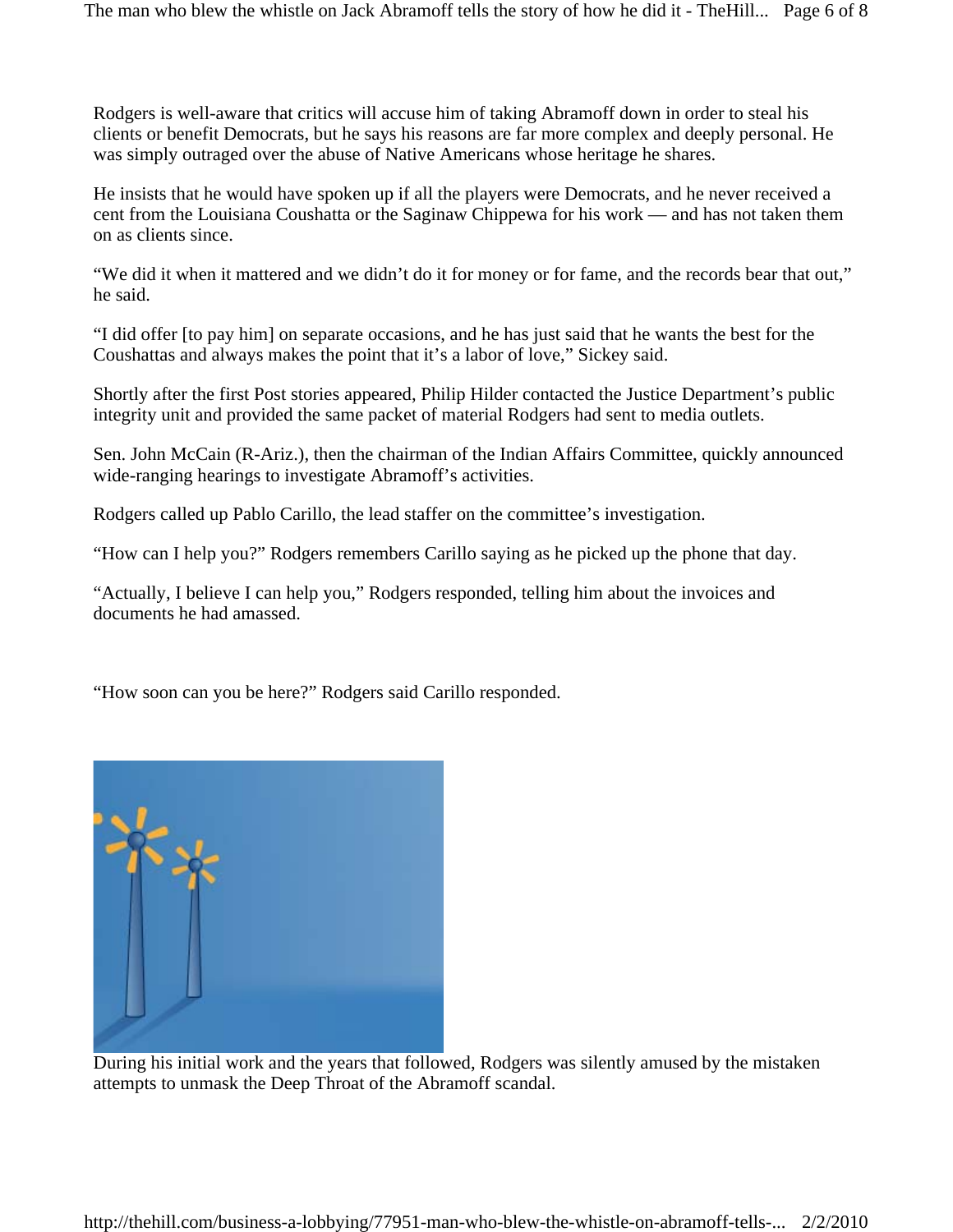"What's important is that the tribes that were defrauded and cheated and abused did something about it, and we did it when it mattered," he said.

He faults some Washington players who later write books about misdeeds they knew were going on at the time: "Well, then why didn't you do something then?"

The tribal leaders say they couldn't have drawn blood without Rodgers's quiet but lethal under-theradar strategy.

"We sustained our course and moved on it consistently, and that had a lot to do with Rodgers being the quarterback," Sickey said.

"If Tom hadn't been willing to help, I truthfully don't think anything would have come of it," Quigley added.

Emily Miller, Scanlon's former fiancee, who for years was mistakenly blamed for being the original whistleblower, said she suspected that the real source was another lobbyist.

"I'm surprised but thrilled to know that the moral outrage of a fellow Native American was Abramoff's real downfall," she said. "Good for him."

Rodgers decided it is the right time to reveal his role because the Abramoff scandal appears to be coming to a close. Abramoff has served nearly four years, with two more to go.

He hopes the scandal will have a lasting impact but admits he has real concerns that something similar could happen again if Washington doesn't enforce the ethics laws it spawned.

"One of my favorite lines is from the movie 'Wall Street,' " Rodgers recalls, "when Hal Holbrook walks up to Charlie Sheen and says, 'Bud, money makes you do things you don't want to do.' "